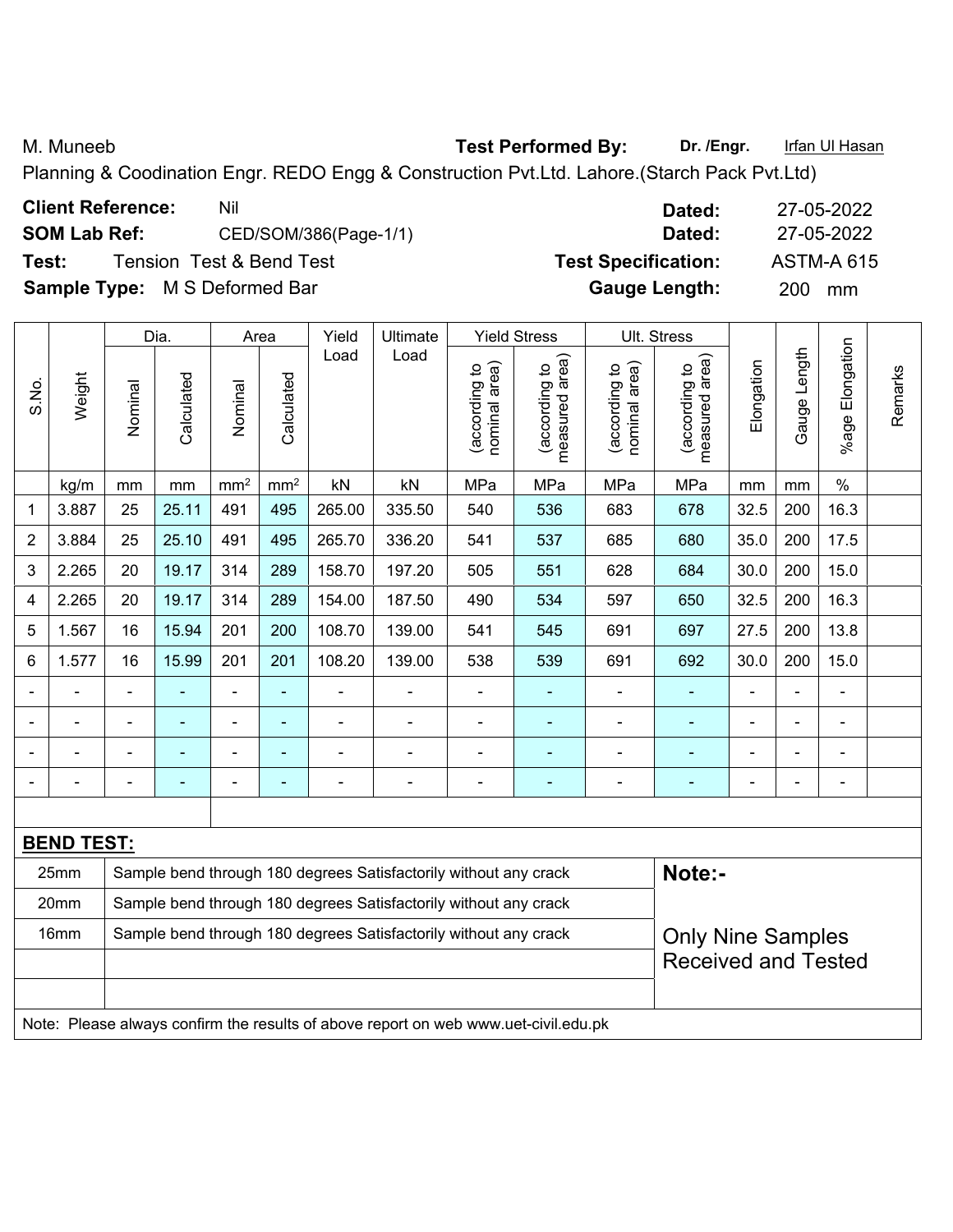Khalid Bashir **Test Performed By:** Dr. /Engr. **Infan Ul Hasan** 

Ittfaq Building Solution (Pvt)Ltd.(Kohinoor Textile Mill Raiwind,(Weaving Unit Extension & Yarn Storage))

| <b>Client Reference:</b>         | IBS/KTML/ST 10           | Dated:                     | 27-05-2022        |
|----------------------------------|--------------------------|----------------------------|-------------------|
| <b>SOM Lab Ref:</b>              | CED/SOM/385(Page-1/1)    | Dated:                     | 27-05-2022        |
| Test:                            | Tension Test & Bend Test | <b>Test Specification:</b> | <b>ASTM-A 615</b> |
| <b>Sample Type:</b> Deformed Bar |                          | <b>Gauge Length:</b>       | <b>200</b><br>mm  |

|                          |                   |                | Dia.           |                 | Area           |                | Ultimate                                                                            |                                | <b>Yield Stress</b>             |                                | Ult. Stress                     |                          |                |                 |         |
|--------------------------|-------------------|----------------|----------------|-----------------|----------------|----------------|-------------------------------------------------------------------------------------|--------------------------------|---------------------------------|--------------------------------|---------------------------------|--------------------------|----------------|-----------------|---------|
| S.No.                    | Weight            | Nominal        | Calculated     | Nominal         | Calculated     | Load           | Load                                                                                | (according to<br>nominal area) | (according to<br>measured area) | nominal area)<br>(according to | (according to<br>measured area) | Elongation               | Gauge Length   | %age Elongation | Remarks |
|                          | kg/m              | mm             | mm             | mm <sup>2</sup> | $\text{mm}^2$  | kN             | kN                                                                                  | MPa                            | MPa                             | MPa                            | MPa                             | mm                       | mm             | $\%$            |         |
| 1                        | 2.374             | 20             | 19.61          | 314             | 302            | 132.50         | 199.00                                                                              | 422                            | 439                             | 633                            | 659                             | 35.0                     | 200            | 17.5            |         |
| $\overline{2}$           | 2.390             | 20             | 19.69          | 314             | 305            | 144.20         | 198.00                                                                              | 459                            | 474                             | 630                            | 651                             | 32.5                     | 200            | 16.3            |         |
|                          |                   | $\blacksquare$ |                | ä,              | $\blacksquare$ | $\blacksquare$ | $\blacksquare$                                                                      | $\blacksquare$                 |                                 | $\blacksquare$                 | ۰                               | $\blacksquare$           | $\blacksquare$ | ä,              |         |
|                          | $\blacksquare$    | $\blacksquare$ | $\blacksquare$ | $\blacksquare$  | $\blacksquare$ | $\blacksquare$ | $\blacksquare$                                                                      | $\overline{\phantom{a}}$       | $\blacksquare$                  | $\overline{\phantom{a}}$       | Ξ                               | $\blacksquare$           | $\overline{a}$ | $\blacksquare$  |         |
| $\overline{\phantom{0}}$ | ä,                | $\blacksquare$ | $\blacksquare$ | $\blacksquare$  | $\blacksquare$ | $\blacksquare$ | $\blacksquare$                                                                      | $\blacksquare$                 | ۰                               | $\blacksquare$                 | ٠                               | $\overline{\phantom{a}}$ | $\blacksquare$ | $\blacksquare$  |         |
|                          | ä,                | $\blacksquare$ | $\blacksquare$ | $\blacksquare$  | $\blacksquare$ | $\blacksquare$ | $\blacksquare$                                                                      | $\overline{\phantom{a}}$       | ÷                               | $\blacksquare$                 | ٠                               | ÷.                       | $\blacksquare$ | $\blacksquare$  |         |
|                          | $\blacksquare$    | $\blacksquare$ | ä,             | ÷,              | $\blacksquare$ | $\blacksquare$ | $\blacksquare$                                                                      | $\blacksquare$                 | ÷                               | $\blacksquare$                 | ä,                              | ÷.                       | $\overline{a}$ | $\blacksquare$  |         |
|                          | L.                | $\blacksquare$ | $\blacksquare$ | $\blacksquare$  | $\blacksquare$ | $\blacksquare$ | $\blacksquare$                                                                      | $\blacksquare$                 | $\blacksquare$                  | $\blacksquare$                 | ۰                               | $\blacksquare$           |                | ä,              |         |
|                          |                   |                | ÷              | $\blacksquare$  | $\blacksquare$ |                | $\blacksquare$                                                                      | ä,                             | ۰                               | $\blacksquare$                 | ۰                               | $\blacksquare$           |                | ÷               |         |
|                          |                   | ٠              |                |                 | ٠              | $\blacksquare$ | ٠                                                                                   | -                              |                                 | ÷                              | $\overline{\phantom{0}}$        | $\blacksquare$           |                | $\blacksquare$  |         |
|                          |                   |                |                |                 |                |                |                                                                                     |                                |                                 |                                |                                 |                          |                |                 |         |
|                          | <b>BEND TEST:</b> |                |                |                 |                |                |                                                                                     |                                |                                 |                                |                                 |                          |                |                 |         |
|                          | 20mm              |                |                |                 |                |                | Sample bend through 180 degrees Satisfactorily without any crack                    |                                |                                 |                                | Note:-                          |                          |                |                 |         |
|                          |                   |                |                |                 |                |                |                                                                                     |                                |                                 |                                |                                 |                          |                |                 |         |
|                          |                   |                |                |                 |                |                | <b>Only Three Samples</b>                                                           |                                |                                 |                                |                                 |                          |                |                 |         |
|                          |                   |                |                |                 |                |                | <b>Received and Tested</b>                                                          |                                |                                 |                                |                                 |                          |                |                 |         |
|                          |                   |                |                |                 |                |                |                                                                                     |                                |                                 |                                |                                 |                          |                |                 |         |
|                          |                   |                |                |                 |                |                | Note: Please always confirm the results of above report on web www.uet-civil.edu.pk |                                |                                 |                                |                                 |                          |                |                 |         |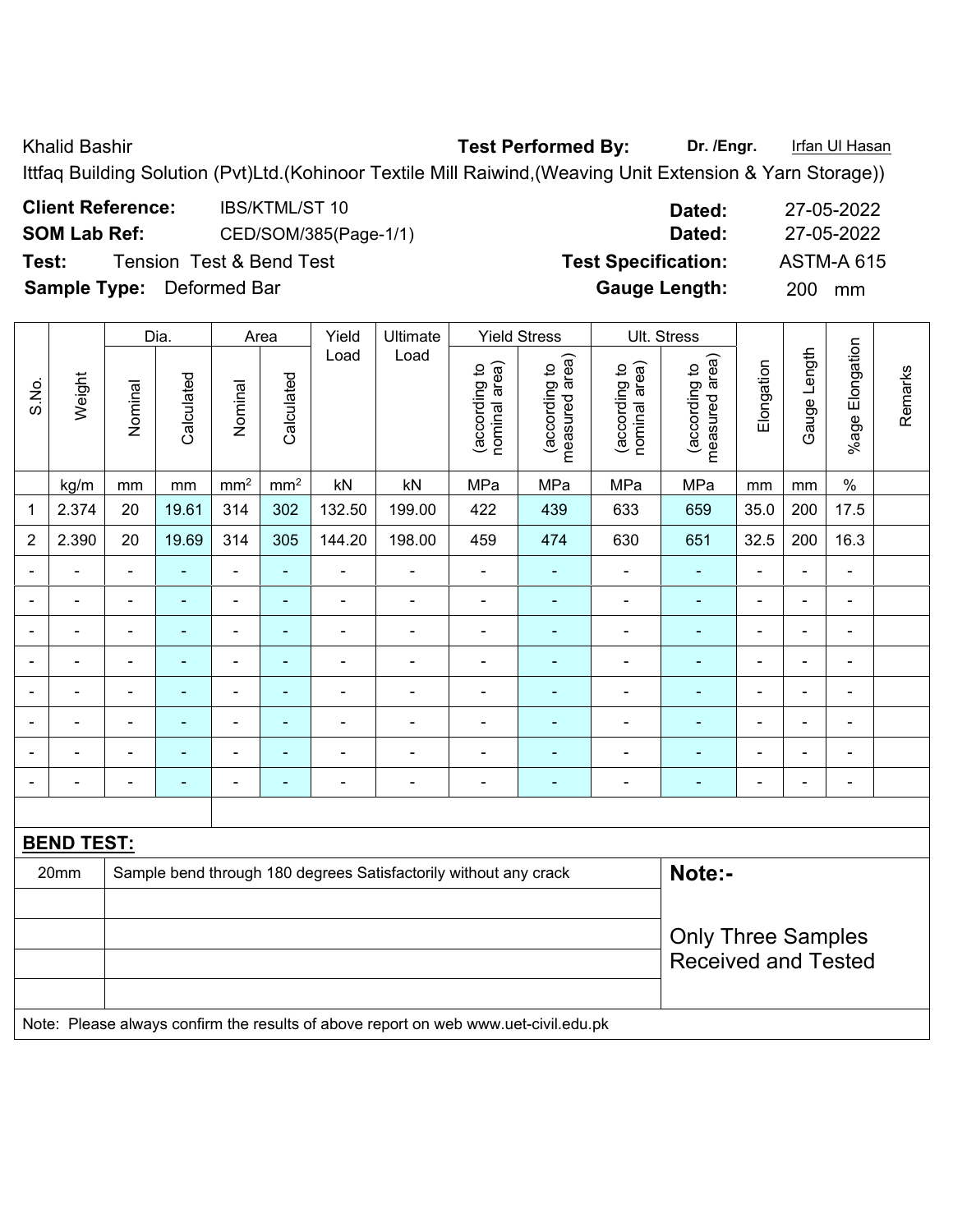Abdul Haq **Test Performed By:** Dr. /Engr. **Nauman Khurram** 

P.D (South-3) SWP WASO-PAEC,D.G.Khan.

## **Client Reference:** SWP/W(2471)/2021,SWP/W(2466)/2021 **Dated:** 25-05-2022 **Dated:** 27-05-2022

**Test:** Tension Test & Bend Test **Test Specification:** ASTM-A-615 **Gauge Length:** 8 inch **Sample Type:** Deformed Bar

**SOM Lab** 

**Ref:** 382 (Page-1/1)

|                |                   |                                                                  | Dia.           |                          | Area            | Yield          | Ultimate                                                         |                                | <b>Yield Stress</b>             |                                | Ult. Stress                     |                          |                |                              |         |  |
|----------------|-------------------|------------------------------------------------------------------|----------------|--------------------------|-----------------|----------------|------------------------------------------------------------------|--------------------------------|---------------------------------|--------------------------------|---------------------------------|--------------------------|----------------|------------------------------|---------|--|
| S.No.          | Weight            | Nominal                                                          | Calculated     | Nominal                  | Calculated      | Load           | Load                                                             | nominal area)<br>(according to | measured area)<br>(according to | nominal area)<br>(according to | (according to<br>measured area) | Elongation               | Gauge Length   | Elongation<br>$%$ age        | Remarks |  |
|                | lb/ft             | $\#$                                                             | in             | in <sup>2</sup>          | in <sup>2</sup> | Tons           | Tons                                                             | psi                            | psi                             | psi                            | psi                             | in                       | in             | $\%$                         |         |  |
| 1              | 1.500             | 6                                                                | 0.749          | 0.44                     | 0.441           | 14.50          | 19.98                                                            | 72660                          | 72490                           | 100150                         | 99920                           | 1.00                     | 8.0            | 12.5                         |         |  |
| $\overline{2}$ | 1.493             | 6                                                                | 0.748          | 0.44                     | 0.439           | 14.48          | 19.93                                                            | 72560                          | 72720                           | 99890                          | 100120                          | 1.00                     | 8.0            | 12.5                         |         |  |
| 3              | 0.665             | 4                                                                | 0.498          | 0.20                     | 0.195           | 6.07           | 8.58                                                             | 66890                          | 68600                           | 94650                          | 97080                           | 1.20                     | 8.0            | 15.0                         |         |  |
| 4              | 0.658             | 4                                                                | 0.496          | 0.20                     | 0.193           | 6.01           | 8.53                                                             | 66320                          | 68730                           | 94090                          | 97500                           | 1.10                     | 8.0            | 13.8                         |         |  |
|                |                   |                                                                  |                | $\blacksquare$           |                 |                |                                                                  |                                | ٠                               | $\overline{\phantom{a}}$       |                                 |                          |                |                              |         |  |
|                |                   | $\blacksquare$                                                   |                | ۰                        | -               | $\blacksquare$ | $\blacksquare$                                                   | $\blacksquare$                 |                                 | $\blacksquare$                 | $\blacksquare$                  | $\blacksquare$           |                | $\qquad \qquad \blacksquare$ |         |  |
|                |                   | -                                                                |                | $\overline{\phantom{a}}$ | ۰               | ٠              | ÷                                                                | $\blacksquare$                 | ٠                               | $\overline{\phantom{a}}$       | $\blacksquare$                  | $\blacksquare$           |                | $\overline{\phantom{a}}$     |         |  |
|                |                   | $\overline{a}$                                                   | $\blacksquare$ | $\blacksquare$           | $\blacksquare$  |                | $\blacksquare$                                                   | $\blacksquare$                 | $\blacksquare$                  | $\overline{\phantom{0}}$       | $\blacksquare$                  | $\blacksquare$           |                | $\blacksquare$               |         |  |
|                |                   | $\blacksquare$                                                   | $\blacksquare$ | $\blacksquare$           | ۰               | $\blacksquare$ | $\blacksquare$                                                   | $\blacksquare$                 | ä,                              | $\blacksquare$                 | $\blacksquare$                  | $\blacksquare$           | $\blacksquare$ | $\overline{a}$               |         |  |
|                |                   | ä,                                                               | $\blacksquare$ | $\blacksquare$           | ۰               |                | $\blacksquare$                                                   | $\blacksquare$                 | ٠                               | $\blacksquare$                 | $\blacksquare$                  | $\overline{\phantom{0}}$ |                | $\blacksquare$               |         |  |
|                |                   |                                                                  |                |                          |                 |                |                                                                  |                                |                                 |                                |                                 |                          |                |                              |         |  |
|                | <b>BEND TEST:</b> |                                                                  |                |                          |                 |                |                                                                  |                                |                                 |                                |                                 |                          |                |                              |         |  |
|                | #6                |                                                                  |                |                          |                 |                | Sample bend through 180 degrees Satisfactorily without any crack |                                |                                 |                                | Note:-                          |                          |                |                              |         |  |
|                | #4                | Sample bend through 180 degrees Satisfactorily without any crack |                |                          |                 |                |                                                                  |                                |                                 |                                |                                 |                          |                |                              |         |  |
|                |                   |                                                                  |                |                          |                 |                | <b>Only Six Samples</b>                                          |                                |                                 |                                |                                 |                          |                |                              |         |  |
|                |                   |                                                                  |                |                          |                 |                |                                                                  |                                |                                 |                                |                                 |                          |                | <b>Received and Tested</b>   |         |  |
|                |                   |                                                                  |                |                          |                 |                |                                                                  |                                |                                 |                                |                                 |                          |                |                              |         |  |

Note: Please always confirm the results of above report on web www.uet-civil.edu.pk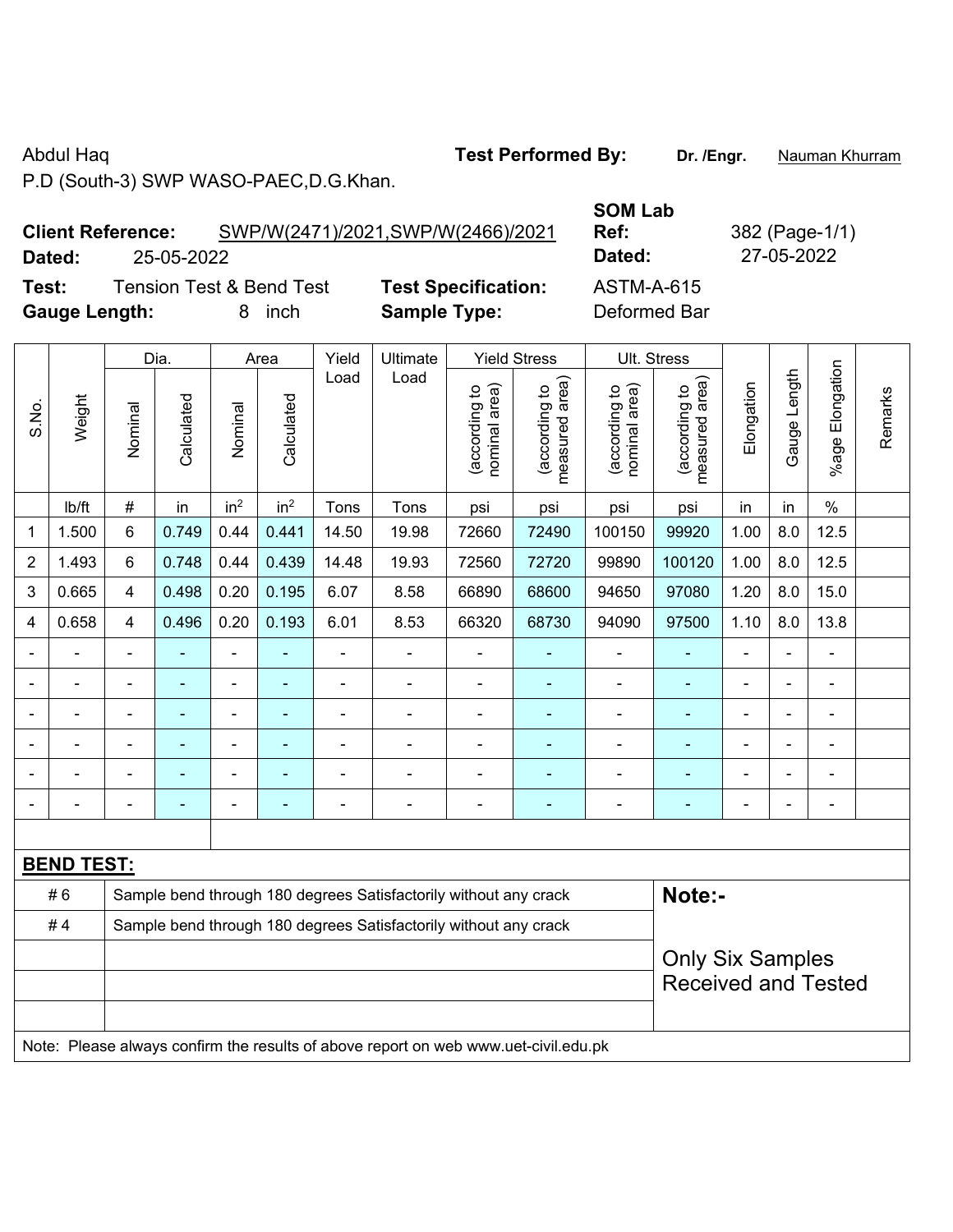## Ali Abbas **Test Performed By:** Dr. /Engr. **Infan Ul Hasan**

Project Co-Ordinator Pacific Builders Pvt.Ltd.(Unoin Tower Sialkot)

| <b>Client Reference:</b> | Nil |
|--------------------------|-----|
|--------------------------|-----|

**Test:** Tension Test & Bend Test **Test Specification:** ASTM-A-615 **Gauge Length:** 8 inch **Sample Type:** Deformed Bar (FF Steel)

**SOM Lab Ref:** 383 (Page-1/1) **Dated:** 26-05-2022 **Dated:** 27-05-2022

|                |                   |                            | Dia.                     |                 | Area                     | Yield          | Ultimate                                                                            |                                | <b>Yield Stress</b>             |                                | Ult. Stress                     |                |              |                       |         |
|----------------|-------------------|----------------------------|--------------------------|-----------------|--------------------------|----------------|-------------------------------------------------------------------------------------|--------------------------------|---------------------------------|--------------------------------|---------------------------------|----------------|--------------|-----------------------|---------|
| S.No.          | Weight            | Nominal                    | Calculated               | Nominal         | Calculated               | Load           | Load                                                                                | nominal area)<br>(according to | (according to<br>measured area) | nominal area)<br>(according to | measured area)<br>(according to | Elongation     | Gauge Length | Elongation<br>$%$ age | Remarks |
|                | lb/ft             | $\#$                       | in                       | in <sup>2</sup> | in <sup>2</sup>          | Tons           | Tons                                                                                | psi                            | psi                             | psi                            | psi                             | in             | in           | $\frac{0}{0}$         |         |
| 1              | 2.687             | 8                          | 1.003                    | 0.79            | 0.790                    | 25.76          | 35.02                                                                               | 71920                          | 71920                           | 97750                          | 97750                           | 1.30           | 8.0          | 16.3                  |         |
| $\overline{2}$ | 1.510             | 6                          | 0.752                    | 0.44            | 0.444                    | 14.50          | 20.54                                                                               | 72660                          | 72000                           | 102960                         | 102030                          | 1.10           | 8.0          | 13.8                  |         |
| 3              | 0.651             | $\overline{4}$             | 0.493                    | 0.20            | 0.191                    | 5.91           | 8.38                                                                                | 65200                          | 68270                           | 92400                          | 96760                           | 1.40           | 8.0          | 17.5                  |         |
|                |                   |                            |                          |                 |                          |                |                                                                                     |                                |                                 |                                |                                 |                |              |                       |         |
|                |                   |                            | $\overline{\phantom{0}}$ | $\blacksquare$  | $\overline{\phantom{0}}$ | L,             |                                                                                     | ÷,                             | ۰                               | $\blacksquare$                 | ٠                               | -              | ÷            | $\blacksquare$        |         |
|                |                   |                            |                          | $\blacksquare$  | $\blacksquare$           | $\blacksquare$ |                                                                                     |                                | ۰                               | $\blacksquare$                 | $\blacksquare$                  |                | Ē,           | $\blacksquare$        |         |
|                |                   |                            | ÷                        | ä,              | ä,                       | $\blacksquare$ | $\blacksquare$                                                                      | $\overline{a}$                 | $\blacksquare$                  | $\blacksquare$                 | ä,                              | ÷              |              | $\blacksquare$        |         |
|                |                   |                            |                          | $\blacksquare$  |                          |                |                                                                                     |                                | ۰                               | L,                             |                                 |                |              | $\blacksquare$        |         |
|                |                   |                            |                          |                 |                          |                |                                                                                     |                                |                                 |                                |                                 |                |              |                       |         |
|                |                   |                            | ۰                        |                 |                          |                |                                                                                     |                                | ۰                               | ٠                              |                                 | $\blacksquare$ |              | $\blacksquare$        |         |
|                |                   |                            |                          |                 |                          |                |                                                                                     |                                |                                 |                                |                                 |                |              |                       |         |
|                | <b>BEND TEST:</b> |                            |                          |                 |                          |                |                                                                                     |                                |                                 |                                |                                 |                |              |                       |         |
|                | # 8               |                            |                          |                 |                          |                | Sample bend through 180 degrees Satisfactorily without any crack                    |                                |                                 |                                | Note:-                          |                |              |                       |         |
|                | #6                |                            |                          |                 |                          |                | Sample bend through 180 degrees Satisfactorily without any crack                    |                                |                                 |                                |                                 |                |              |                       |         |
|                | #4                |                            |                          |                 |                          |                | Sample bend through 180 degrees Satisfactorily without any crack                    |                                |                                 |                                | <b>Only Six Samples</b>         |                |              |                       |         |
|                |                   | <b>Received and Tested</b> |                          |                 |                          |                |                                                                                     |                                |                                 |                                |                                 |                |              |                       |         |
|                |                   |                            |                          |                 |                          |                | Note: Please always confirm the results of above report on web www.uet-civil.edu.pk |                                |                                 |                                |                                 |                |              |                       |         |